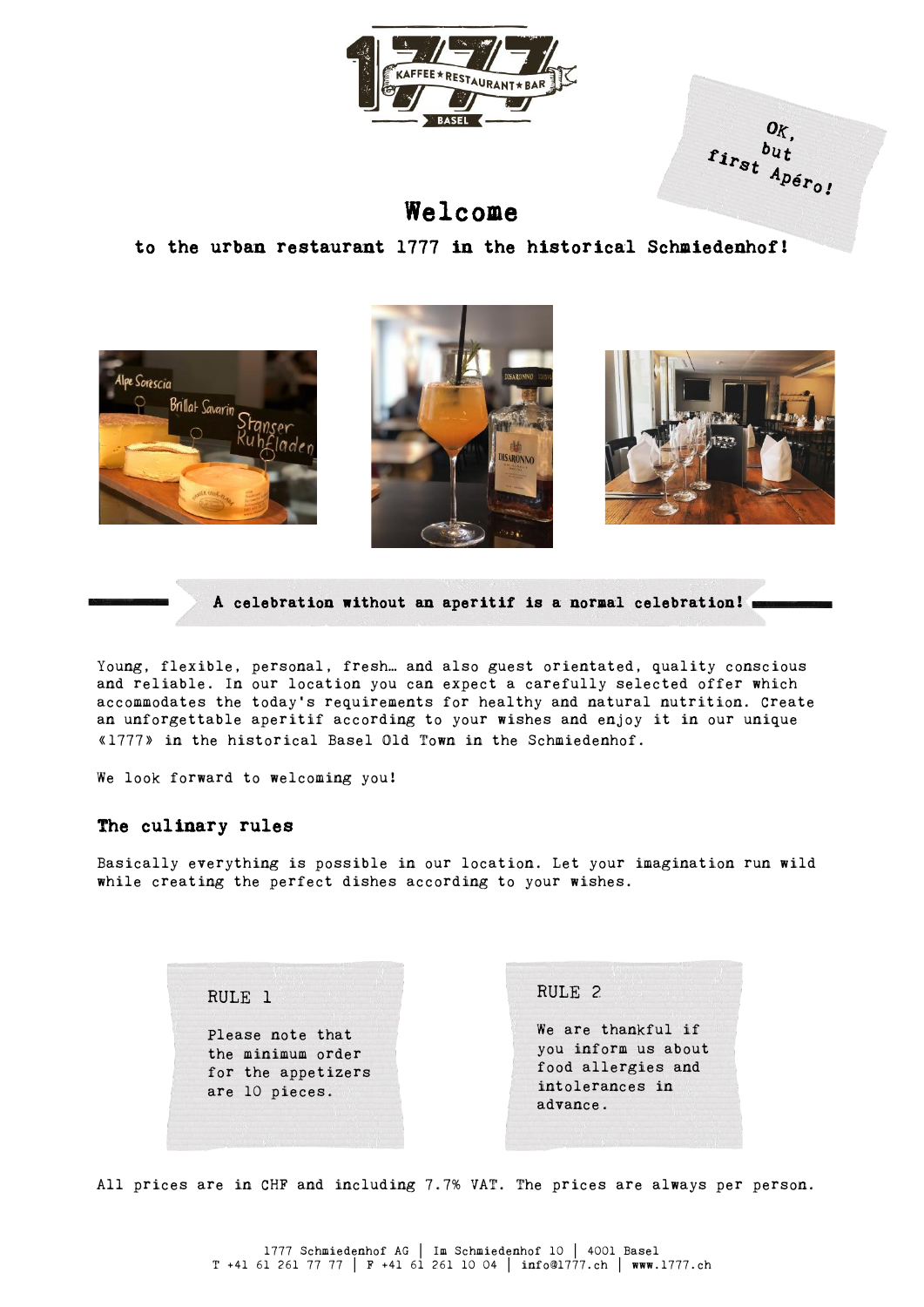

| <b>Basic</b>                                                                                                      |           |
|-------------------------------------------------------------------------------------------------------------------|-----------|
| 1777 - antipasti plate with parmesan, ham, mountain cheese, salami,<br>marinated cherry tomatoes and bell peppers | 8.00      |
| 1777 - meat selection from the butchery Jenzer                                                                    | 8.50      |
| 1777 - cheese selection with a variation of soft and hard cheese from<br>Maître Rolf Beeler                       | 8.00      |
| $1777 - parmesan$                                                                                                 | 5.90      |
| 1777 - marinated olives                                                                                           | 3.20      |
| $1777$ - nut mixture                                                                                              | kostenlos |
|                                                                                                                   |           |
| Classic                                                                                                           |           |
| Mini 1777 Burger                                                                                                  | 5.50      |
| Mini 1777 v-burger (Vegan)                                                                                        | 5.50      |
| Mini Pulled-Pork burger                                                                                           | 5.50      |
|                                                                                                                   |           |
| Mini fries                                                                                                        | 3.00      |
| Mini tortilla with tomatoe-lime-salsa Tomaten-Limetten-Salsa                                                      | 5.50      |
| Salmon-cream cheese roll in a crêpes dough                                                                        | 5.50      |
|                                                                                                                   |           |
| Focaccia, filled with vegetables                                                                                  | 5.80      |
| Focaccia, filled with Parma ham                                                                                   | 6.90      |
| Arancinis with minced meat filling                                                                                | 4.80      |
| Nachos with guacamole and salsa                                                                                   | 4.80      |

| Crusty - Bruschette with                               |      |
|--------------------------------------------------------|------|
| rustic dried tomatoes, raw ham and garden rocket       | 5.20 |
| .spicy aubergine caviar and lardo                      | 4.90 |
| <i><b>INEWD</b></i><br>peas-mint-mousse and mozzarella | 4.90 |
| goat cheese, fig mustard and caramelised walnuts       | 4.90 |
| avocado-cream cheese with capers<br>(NEW               | 4.90 |
| Tête de moine and pear ginger                          | 4.90 |

 $\overline{\mathbb{C}}$  .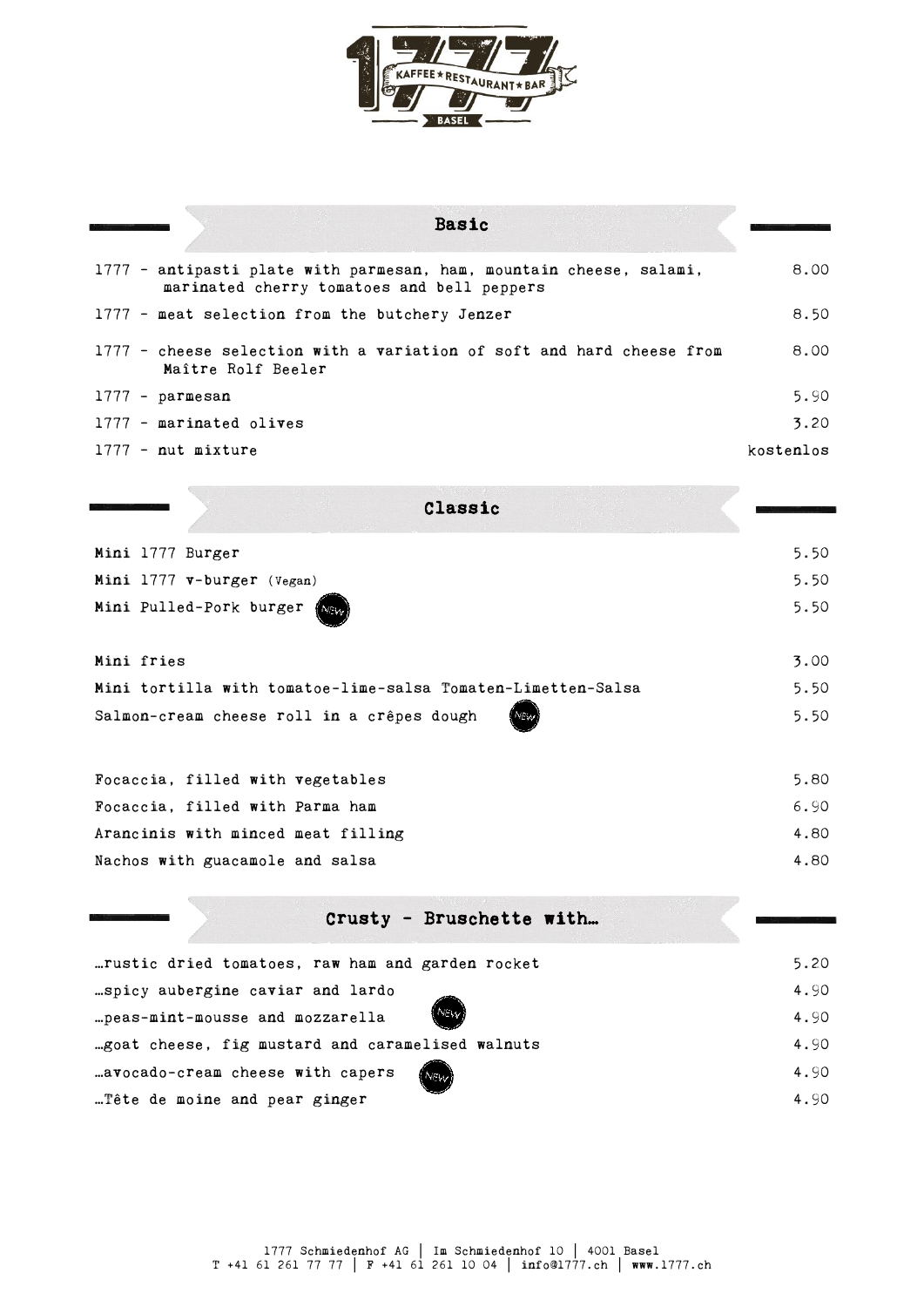

| Why not?                                                |      |
|---------------------------------------------------------|------|
| Puff-pastry whirls with pesto and bacon                 | 4.80 |
| Cheese- or vegetables tartlets                          | 5.80 |
| Vegetables strudel                                      | 4.80 |
| Zucchini-Chicken roll with feta cheese                  | 5.80 |
| Olive- or bacon gugelhupf                               | 3.30 |
| Vegetable sticks with 1777 dip                          | 3.30 |
| Take a shot!                                            |      |
| Tomato and orange soup with gin foam                    | 4.20 |
| Apple and celery soup with walnut crunch                | 4.20 |
| Lemon grass Thai curry                                  | 4.20 |
| Soup from the daily offer                               | 4.20 |
| Hearty                                                  |      |
| Vegetarian spring rolls                                 | 5.20 |
| Parmesan risotto with spinach                           | 5.80 |
| Falafel with mint tzatziki                              | 4.90 |
| Vegetables lasagna                                      | 5.50 |
| Meatballs in tomato and chili sauce                     | 6.50 |
| Chicken satay skewers with peanut sauce                 | 6.20 |
| Ragout with potatoe mousseline                          | 6.90 |
| Beef filet cubes with asparagus or mushrooms (seasonal) | 7.20 |
| Fried shrimps with lime and herb risotto                | 5.90 |
| Fried pike-perch with celery puree                      | 5.90 |
| Mango-chili-hummus with Pide bread                      | 5.80 |
| Beetroot-hummus with Pide bread                         | 5.80 |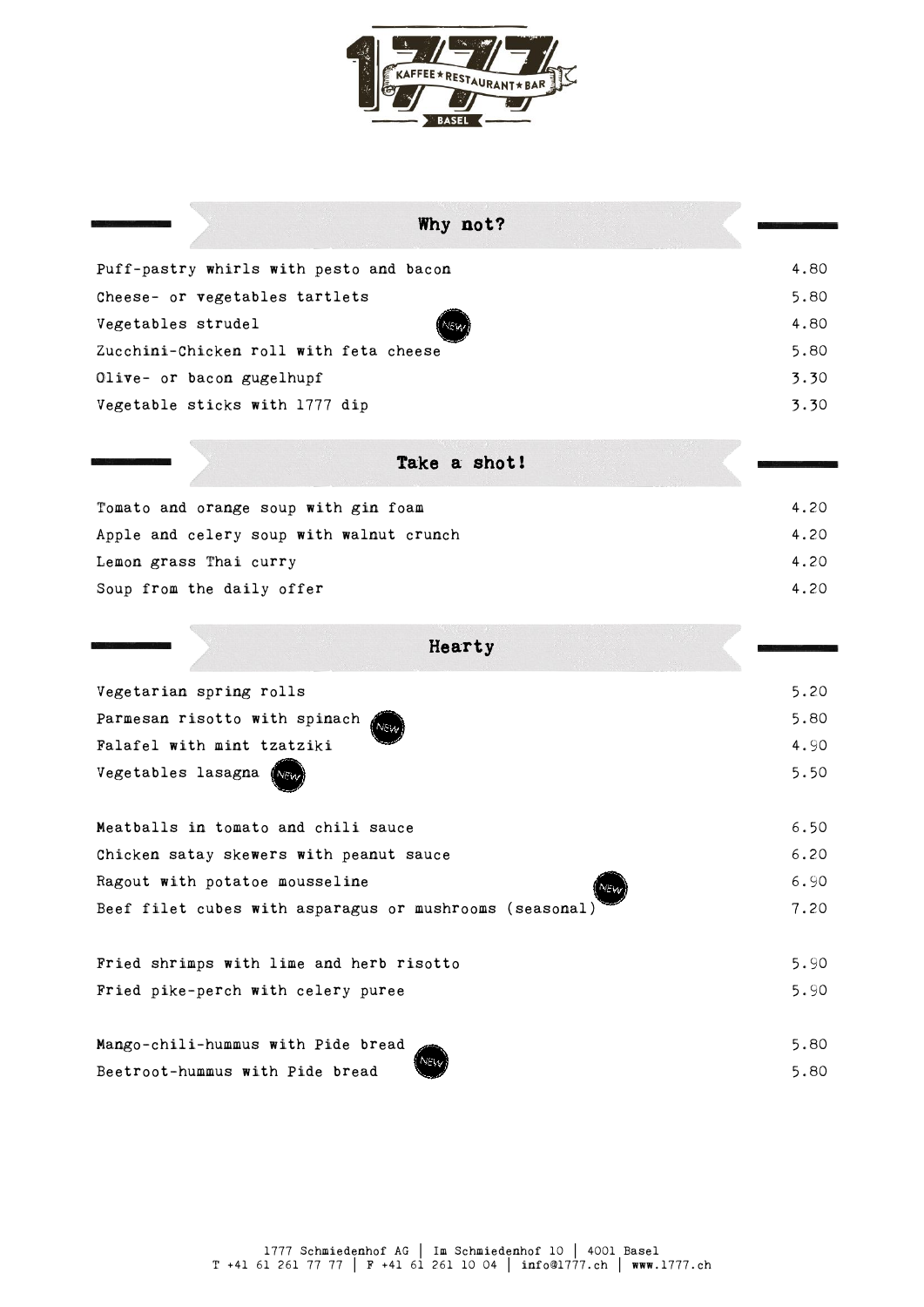

| Fresh                                                   |      |
|---------------------------------------------------------|------|
| Smoked salmon burger with horseradish                   | 6.90 |
| Marinated salmon with black sesame                      | 5.20 |
| NEW<br>Fried honey-char with potatoe-herb salad         | 4.80 |
| Raw ham and melon skewers                               | 4.90 |
| NEW<br>Eggplant rolls with couscous                     | 5.00 |
| Apple and fennel salad with marinated goat fresh cheese | 4.80 |
| Tomato and mozzarella skewers                           | 4.80 |
| Mango and cucumber salad with fried shrimps             | 4.80 |
| Tabbouleh-salad                                         | 4.80 |

|                                         | Sweet       |
|-----------------------------------------|-------------|
| Berry tiramisu                          | 4.70        |
| Juicy peanut and chocolate brownie      | 3.30        |
| Lemon tartlets                          | 3.80        |
| Mini vanilla cupcake with frosting      | 3.80        |
| Apple crumble with vanilla sauce        | 3.30        |
| Mascarpone-panna cotta with mango sauce | 3.80        |
| Crema catalana                          | NEW<br>3.30 |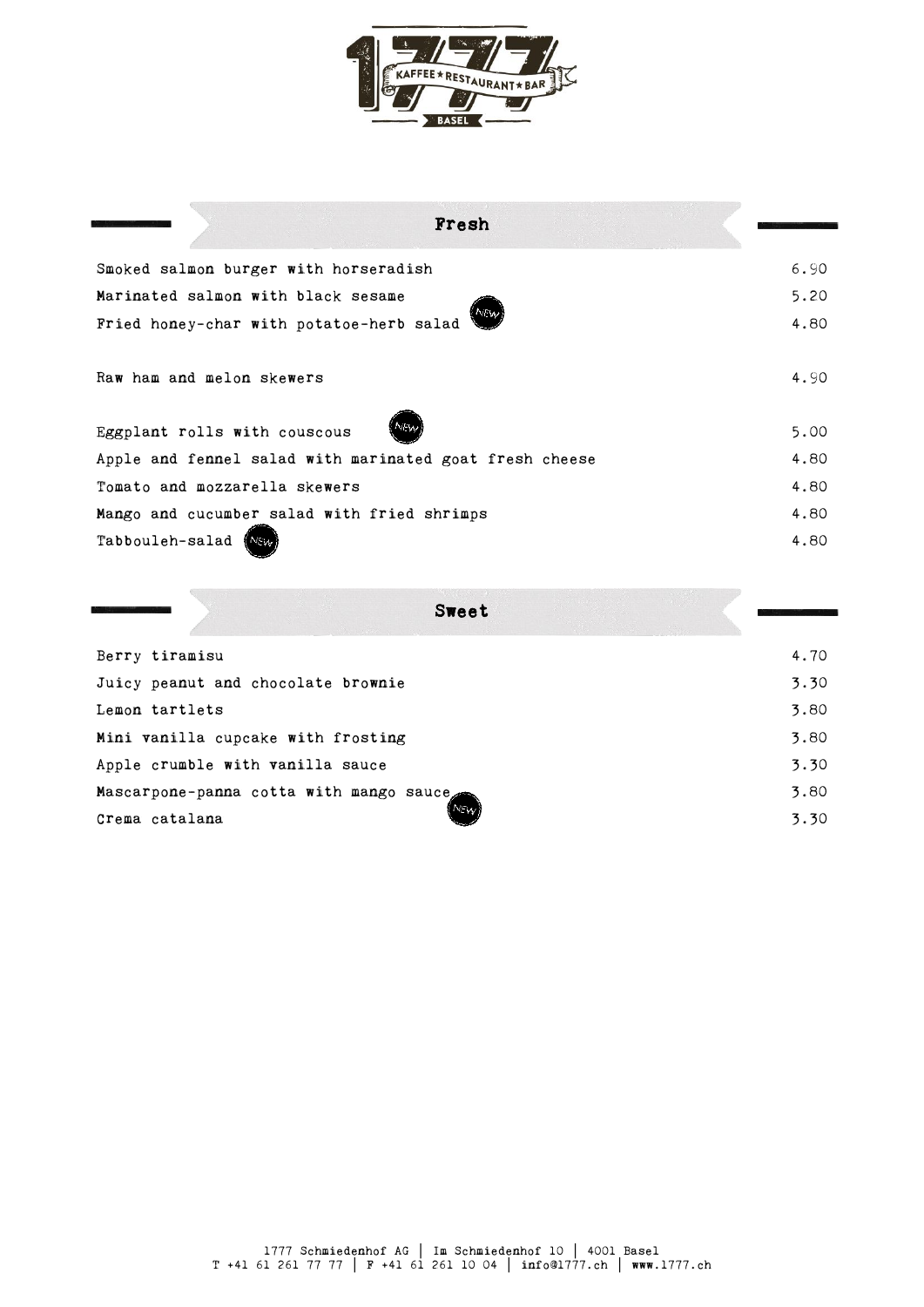

### APÉRITIF APPETIZERS-PACKAGES

#### «Lets go easy»

Mixed crusty bruschetti 1777 Style Nut mixture and olives Mini meet- and cheese selection bread

CHF 14.50

### «Fresh & without worries»

Zucchini-Chicken roll with feta cheese Beetroot-hummus with Pide bread Mango and cucumber salad with fried shrimps Nut mixture and olives

CHF 16.00

### .<br>Wil «1777 Style»

Mini 1777 Burgers classic and/ or vegan Mini fries to grab Nachos with guacamole and salsa Vegetarian spring rolls

CHF 17.00

#### «Style is never out of fashion»

Mini 1777 Burgers classic and/ or vegan Cheese selection with a variation of soft and hard cheese from Maître Rolf Beeler Mixed crusty Bruschetti 1777 Style Take a shot (saisonal) Chicken satay skewers with peanut sauce Meatballs in tomato and chili sauce Vegetable sticks with 1777 dip

CHF 35.00

1777 Schmiedenhof AG │ Im Schmiedenhof 10 │ 4001 Basel T +41 61 261 77 77 │ F +41 61 261 10 04 │ info@1777.ch │ www.1777.ch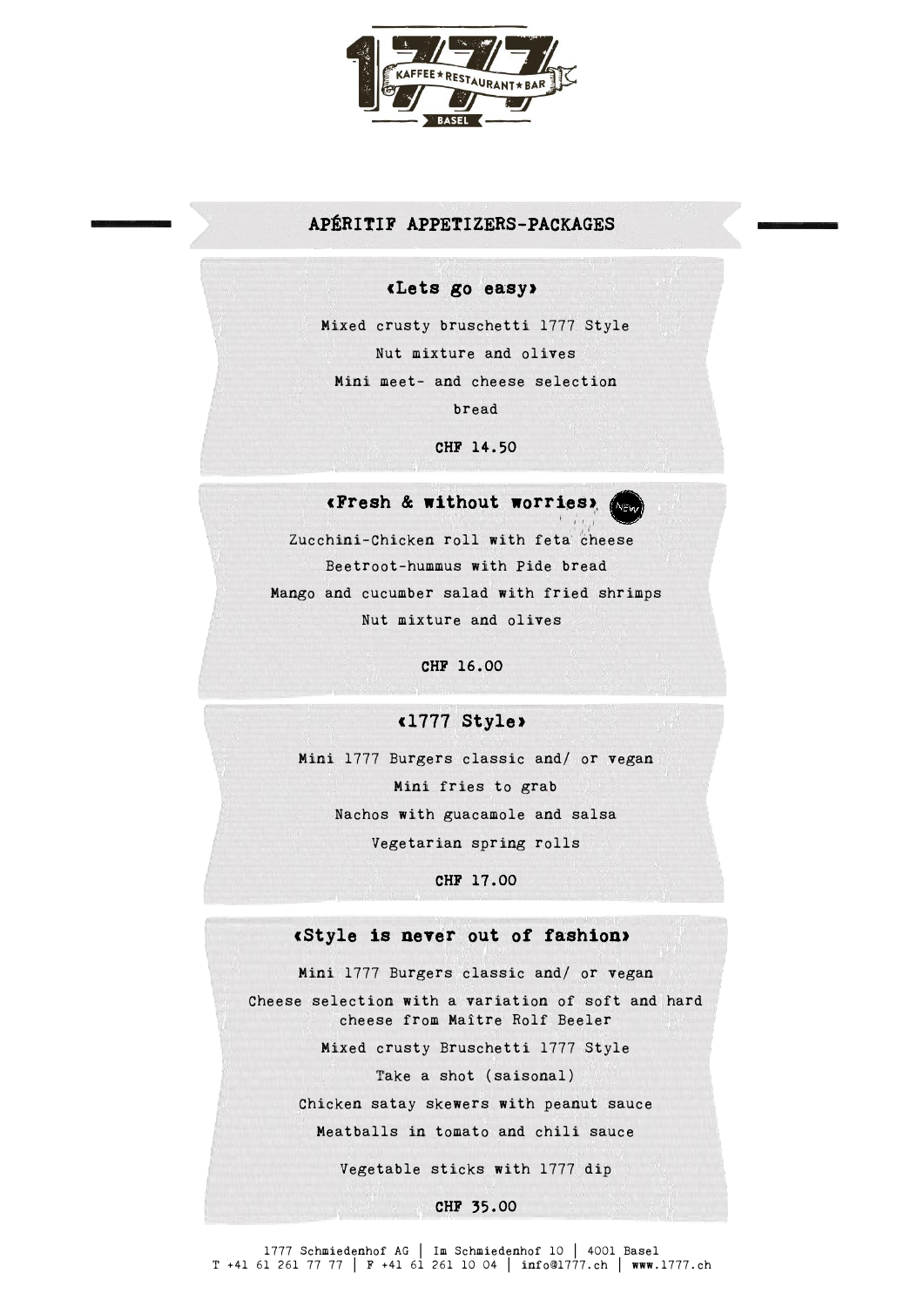

## **"**APÉRO RICHE"-PACKAGE

«1777 - best off»

Mixed 1777 crusty Bruschetti Nachos with guacamole and salsa

Mango and cucumber salad with fried shrimps Soup shot from the daily offer

Mini 1777 Burgers classic and/ or vegan Mini 1777 fries Ragout with potatoe mousseline Chicken satay skewers with peanut sauce Eggplant rolls with couscous Marinated salmon with black sesame Fried honey-char with potatoe-herb salad

Juicy peanut and chocolate brownie Mascarpone-panna cotta with mango sauce

CHF 64.00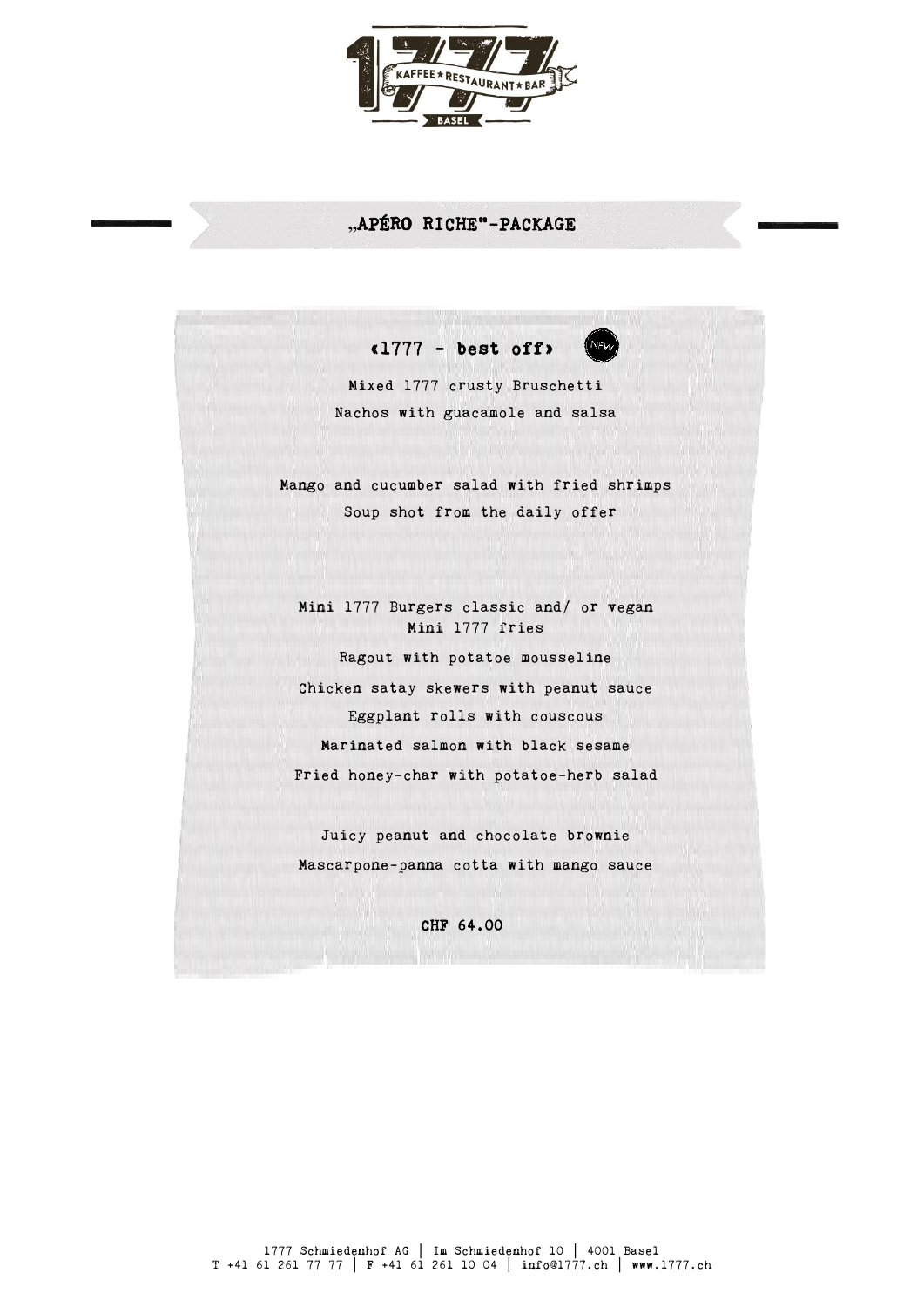

| Non-alcoholic drinks                                                                                                                            |                                  |                              |
|-------------------------------------------------------------------------------------------------------------------------------------------------|----------------------------------|------------------------------|
|                                                                                                                                                 |                                  |                              |
| Fresh orange juice<br>Granini orange juice                                                                                                      | 50 cl<br>$100 \text{ cl}$        | 14.80<br>12.50               |
| Mineral water with or without bubbles<br>Homemade ice tea                                                                                       | 100 cl<br>100 cl                 | 7.50<br>13.50                |
| Beer (draft)                                                                                                                                    |                                  |                              |
| Heller Engel - Stadtmauer Brauer<br>Dunkler Teufel - Stadtmauer Brauer<br>Bengel - Stadtmauer Brauer<br>Schlingel IPA - Stadtmauer Brauer (NEW) | 30 cl<br>30 cl<br>30 cl<br>30 cl | 5.00<br>5.00<br>5.00<br>6.00 |
| Hot Start                                                                                                                                       |                                  |                              |
| Homemade hot, white "Glühwein"                                                                                                                  | 30 cl                            | 7.00                         |

We are happy to send you our wine list for a specific choice of wines for your event.